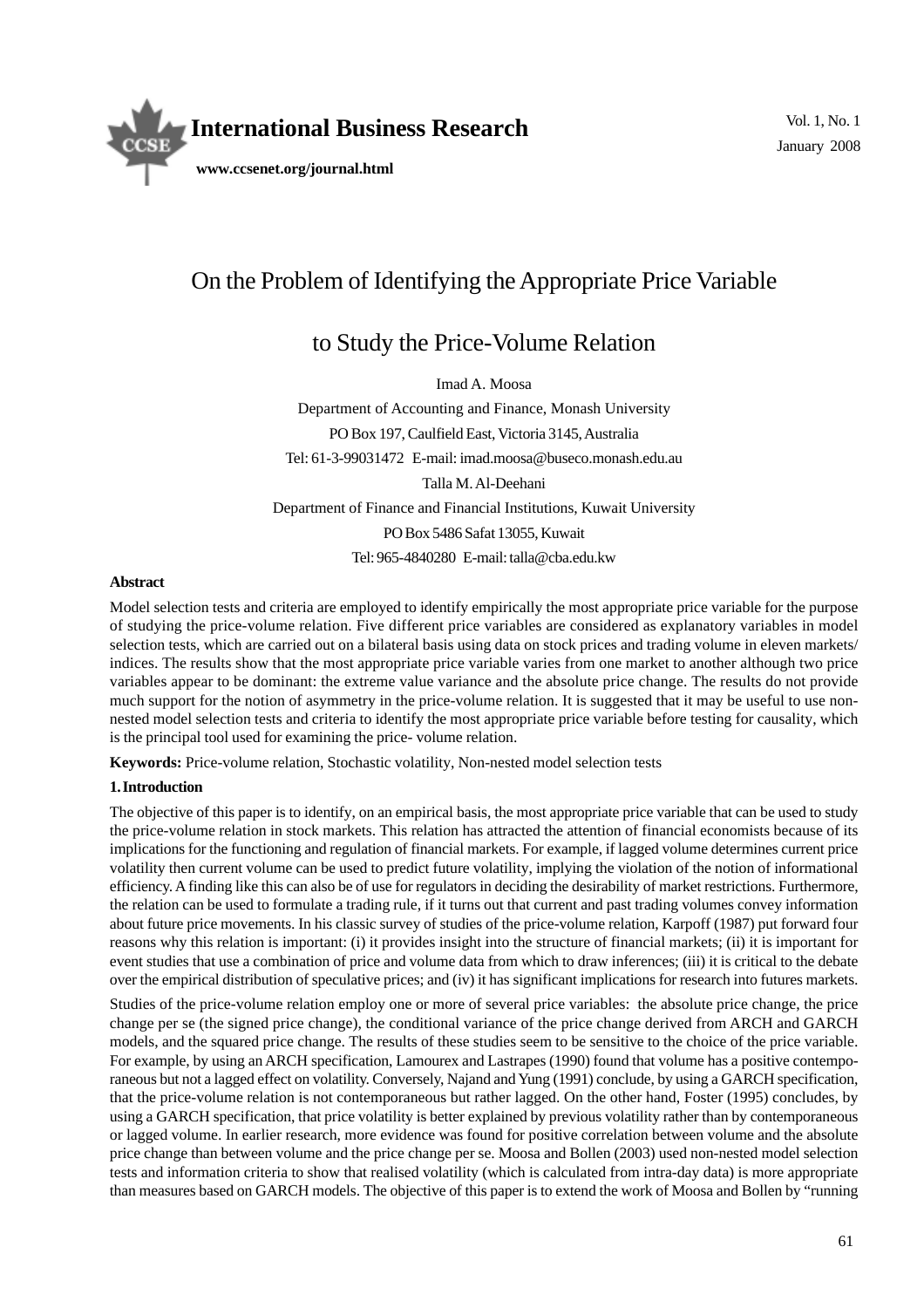matches" between potential price variables in an attempt to find out the most suitable price variable, using data on 11 developed and emerging stock markets.

## **2. Background**

change and the price change per se. The choice between the price change per se and the absolute price change has implications for asymmetry in the price-volume relation, as using the absolute price change implies symmetry, meaning that large volumes are associated with large price changes, irrespective of the sign of the price change. This was the essence of Yin's (1966) work, which sparked subsequent work on asymmetry in the price-volume relation. Earlier work on the price-volume relation predominantly used one or both of the two price variables: the absolute price

With the popularisation of the ARCH/GARCH models in the 1980s, economists started using ARCH/GARCH measures of price volatility to study the price-volume relation. According to Foster (1995, p 937) the ARCH/GARCH measures are more objective than the biased measures of price volatility used previously (the absolute price change and the price change per se). One justification for using ARCH/GARCH models for investigating the price-volume relation is that heteroscedasticity in returns results from a mixture of distributions. Lamourex and Lastrapes (1990) argue that the mixture of distributions hypothesis, advocated by Clark (1973) and by Epps and Epps (1976), can be represented by a GARCH model whose specification is derived from correlation in the directing variable: the rate of information arrival. The underlying argument goes as follows: when information (proxied by volume) enters the market in clusters, this leads to the clustering commonly observed in asset returns, which can be represented by a GARCH process. Arguably, this observation is also consistent with the sequential information arrival hypothesis due to Copeland (1976). While both hypotheses imply the presence of a positive contemporaneous relation between price volatility and volume, the lagged relation is portrayed differently: the sequential information arrival hypothesis predicts bidirectional causality whereas the mixture of distributions hypothesis (or at least one of its versions) predicts unidirectional causality running from volume to volatility.

Studies of the price-volume relation using ARCH/GARCH price measures have produced mixed empirical evidence. Lamourex and Lastrapes (1990) investigated actively traded stocks to find out whether the ARCH effect commonly found in stock returns is due to time dependence in the process generating information. The daily rate of information flow into the market was proxied by trading volume. The introduction of volume into the conditional variance equation was found to make the ARCH effect disappear from the equations representing the majority of stocks considered, a finding implying that volume can explain, and hence cause, price volatility. In order to avoid the simultaneity bias problem, lagged volume was used, but this variable was found to have little explanatory power. Najand and Yung (1991) examined the price-volume relation using data on T-bond futures with a GARCH model. The results revealed positive contemporaneous correlation between volume and volatility in only a few cases, a result that they attributed to simultaneity bias. When lagged volume was used, correlation became positive in all cases.

Although Foster (1995) claims that ARCH/GARCH measures of volatility are more appropriate than those previously used (the absolute price change and the price change per se), Moosa and Bollen (2003) argue that the concept of realised volatility (Anderson et al, 1999) is more appropriate than the GARCH measure. The problem with realised volatility, however, is that it is calculated from intra-day data, which makes it unusable in an investigation based on daily data. As an alternative to the ARCH/GARCH measures, Koopman et al (1999) advocate the use of stochastic volatility, which has two main attractions, compared to the more often-used ARCH/GARCH model. The first is that the stochastic volatility model is the discrete time analogue of the continuous time model used in option pricing (for example, Hull and White, 1987). The second is that the statistical properties of stochastic volatility are easy to determine. However, it must be mentioned that under certain conditions the stochastic volatility model is similar to a GARCH $(1,1)$  model or an IGARCH $(1,1)$  model. Stochastic volatility has never been used in studies of the price-volume relation.

Another price measure that has been used in studies of the price-volume relation and the maturity effect is the extreme value variance, which is calculated from the trading period's high and low prices. For example, Serletis (1992) used this measure in his study of the price-volume relation in energy futures contracts, providing evidence for the presence of the maturity effect (futures prices become more volatile and volume increases as contracts approach maturity). Herbert (1995) used the same measure in his study of the natural gas futures contracts and found that past levels of trading volume influence current price volatility, and that past price volatility has much less effect on current trading volume.

The empirical work presented in this paper involves the use of model selection tests and criteria to identify the most appropriate price variable out of the five variables described in this section: the price change per se, the absolute price change, the squared price change, stochastic volatility and the extreme value variance. In each case of the eleven markets examined here, one price measure is tested against another, which gives ten "bilateral" cases for each market. In the following section, the tests and price measures are described.

#### **3. Methodology**

Volume can be specified as an ARDL model of a price variable as follows:

$$
v_{t} = \delta + \sum_{i=1}^{p} \varphi_{i} v_{t-i} + \sum_{i=1}^{p} \phi_{i} x_{t-i} + \xi_{t}
$$
 (1)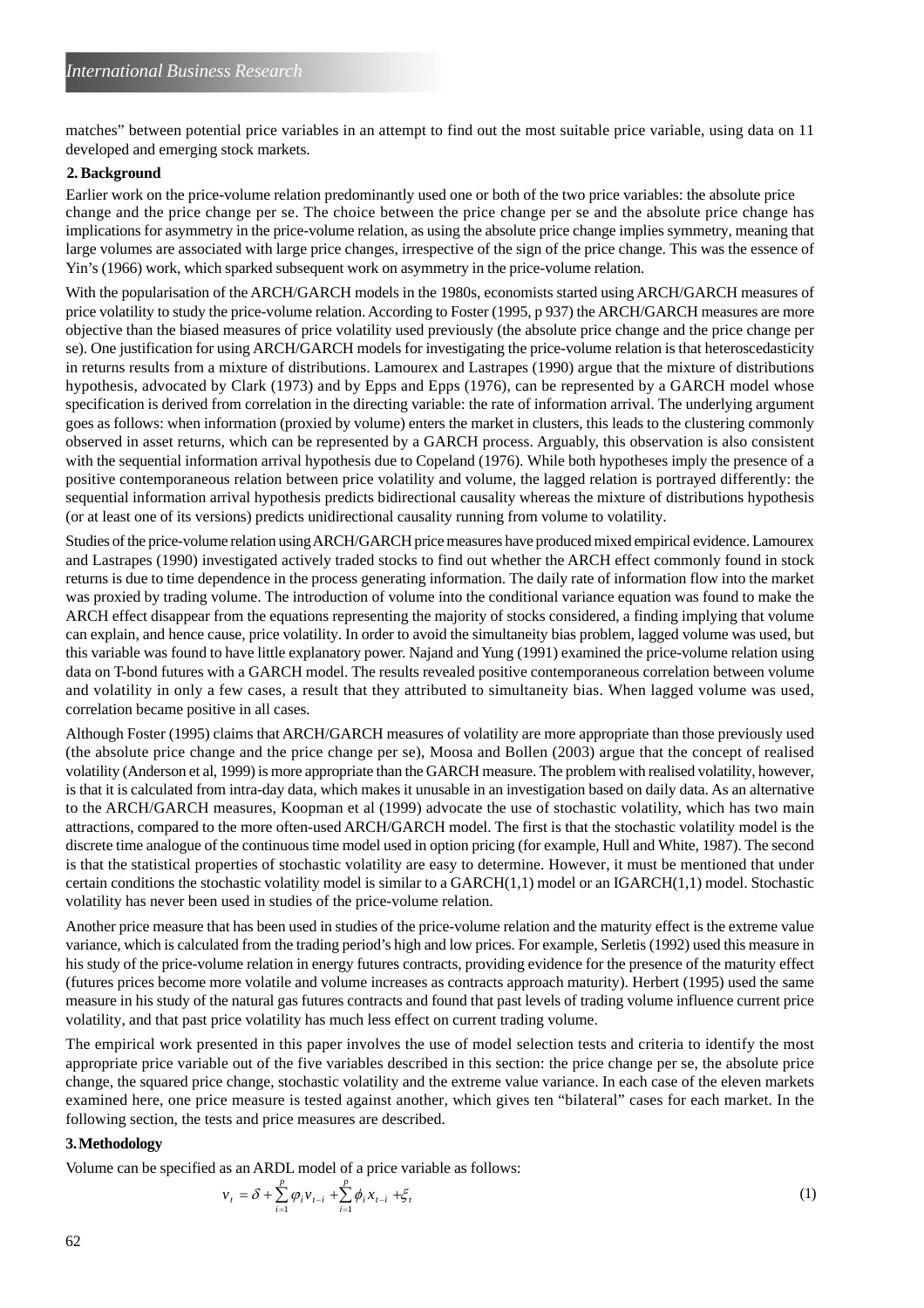Where *v* is the (logarithm of) trading volume and *x* is a price variable. Consider the following two models,  $M_1$  and  $M<sub>2</sub>$ , representing two versions of equation (1)

$$
M_1: \nu = X_1 \beta_1 + \xi_1 \tag{2}
$$

$$
M_2: \nu = X_2 \beta_2 + \xi_2 \tag{3}
$$

where  $X_1$  is an observation matrix on lagged volume and lagged price variable  $X_1$ ,  $X_2$  is an observation matrix on lagged volume and lagged price variable  $x_2$ ,  $\beta_1$  and  $\beta_2$  are unknown regression coefficient vectors, and  $\xi_1$  and  $\xi_2$ are disturbance vectors. The models  $M_1$  and  $M_2$  are said to be non-nested if the regressors of either of them cannot be expressed as an exact linear combination of the regressors of the other.

The first of the non-nested model selection tests is the *JA* test due to Fisher and McAleer (1981). The test statistic for the null hypothesis that  $M_1$  is preferred to  $M_2$  is the tratio of  $\lambda$  in the OLS regression

$$
y = X_1 \beta_1 + \lambda (A_2 X_1 \hat{\beta}_1) + u \tag{4}
$$

where  $A = X(X, X) \rvert X$ . The null hypothesis is rejected if the coefficient  $\lambda$  is statistically significant as indicated by its tratio. Similarly, the test statistic for the null hypothesis that M, is preferred to  $M_1$  is rejected is the tratio of  $\mu$ in the regression

$$
y = X_1 \beta_2 + \mu (A_1 X_2 \hat{\beta}_2) + w \tag{5}
$$

where  $A_1 = X_1 (X_1' X_1)^{-1} X_1'$ . The null hypothesis is rejected (meaning that  $M_2$  is not preferred to  $M_1$ ) if the coefficient  $\mu$  is statistically significant as indicated by its t ratio. If the null hypothesis is rejected in both cases, then both models are misspecified.

The second test is the encompassing test due to Deaton (1982), Dastoor (1983), and Mizon and Richard (1986). For the null hypothesis that  $M_1$  is preferred to  $M_2$  the encompassing test statistic is the F statistic for testing the null that  $\Omega = 0$  in the regression

$$
v = X_1 \Pi + X_2^* \Omega + u \tag{6}
$$

where  $X_2^*$  denotes the variables in  $M_2$  that cannot be expressed as an exact linear combination of the regressors of  $M_1$ . Similarly, a test statistic can be calculated for the null that  $M_2$  is preferred to  $M_1$ . The results are interpreted in the same way as in the case of the *JA* test.

The two selection criteria used for the same purpose are the Akaike Information criterion (*AIC*) and the Schwartz Bayesian Criterion (*SBC*). Let  $L_1$  and  $L_2$  be the maximum log-likelihood functions of models  $M_1$  and  $M_2$ respectively. The *AIC* for the choice between the two models (Akaike, 1974) is calculated as

$$
AIC(M_1: M_2) = L_1 - L_2 - (k_1 - k_2)
$$
\n<sup>(7)</sup>

where  $k_1$  and  $k_2$  are the number of estimated coefficients for  $M_1$  and  $M_2$  respectively.  $M_1$  is preferred to  $M_2$  if  $AIC(M_1 : M_2) > 0$ , and vice versa.

The SBC for the choice between the two models is calculated as

$$
SBC(M_1: M_2) = L_1 - L_2 - \frac{1}{2}(k_1 - k_2) \log(n)
$$
\n(8)

where *n* is the sample size. Again,  $M_1$  is preferred to  $M_2$  if  $SBC(M_1: M_2) > 0$ , and vice versa.

Now, we turn to a description of the price variables. If  $p_t$  is the logarithm of the price, then the price change per se is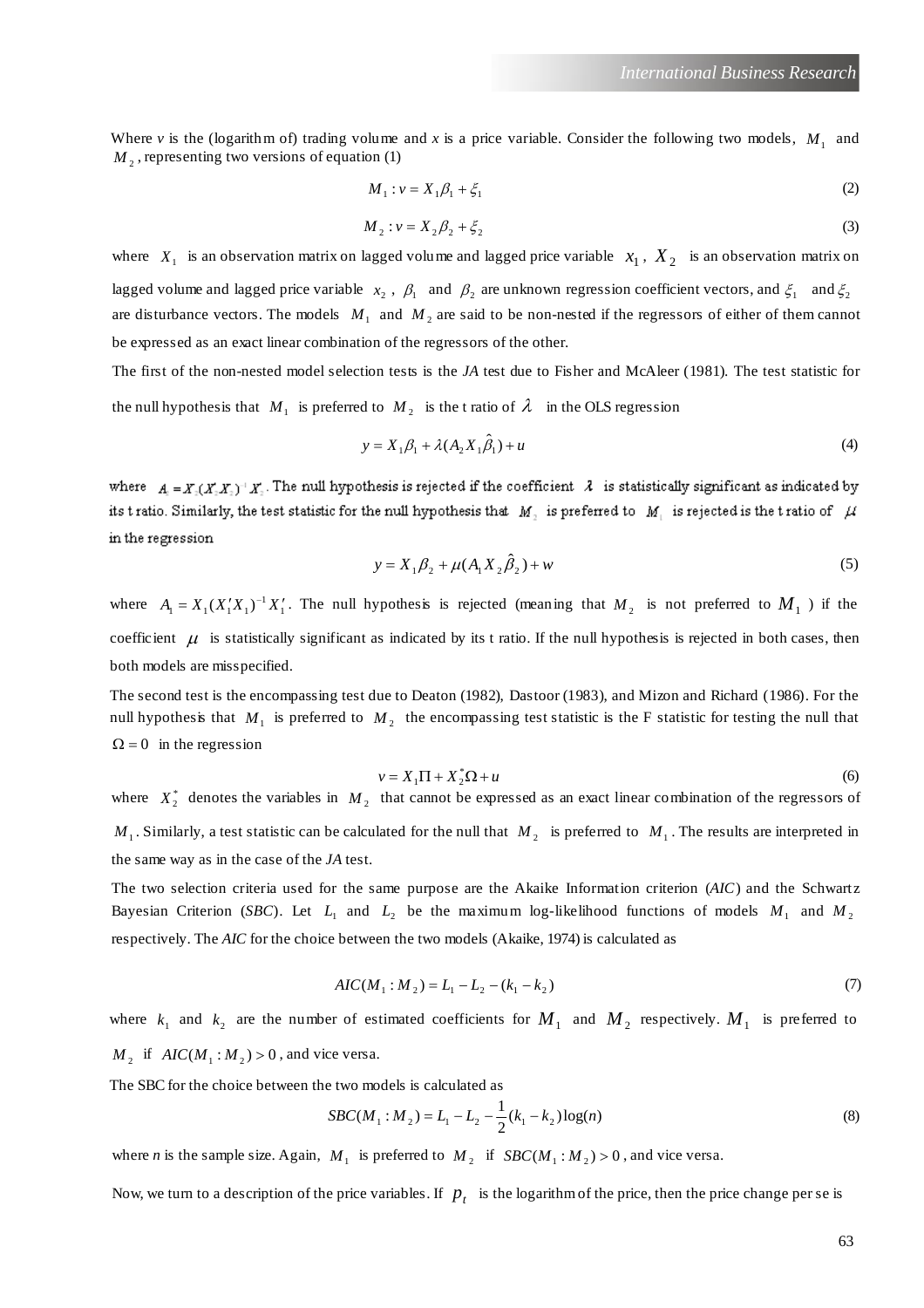$\Delta p_t = p_t - p_{t-1}$ , the absolute price change is  $|\Delta p_t|$ , and the squared price change is $(\Delta p_t)^2$ . The concept of stochastic volatility, which is used in this paper, can be found in Shephard (1996) and in Ghyles et al (1996). Define the rate of return as  $r_t = \Delta p_t$ , and assume that it is generated by the process

$$
r_t = k\varepsilon_t e^{(h_t/2)} \tag{9}
$$

where  $h_{t}$  is a measure of stochastic volatility that follows the process

$$
h_{t+1} = \phi h_t + \eta_t \tag{10}
$$

such that  $\varepsilon_t \sim IID(0,1)$ ,  $\eta_t \sim NID(0,\sigma_\eta^2)$  and  $|\phi_t| \leq 1$ . Here, *k* is a scale factor,  $\phi$  is a parameter and  $\eta_t$  is a disturbance term that is assumed to be uncorrelated with  $\varepsilon_t$ . If  $\phi$  is close to one, the stochastic volatility model is similar to a GARCH(1,1) model, and if  $\phi$  is exactly one, such that  $h_t$  is a random walk, then the model is similar to an IGARCH(1,1) model.

It is relatively easy to estimate the stochastic volatility model by using a quasi-maximum likelihood method, which requires the transformation of the observations to

$$
\log r_t^2 = \kappa + h_t + \xi_t \tag{11}
$$

where

$$
\xi_t = \log \varepsilon_t^2 - E(\log \varepsilon_t^2) \tag{12}
$$

$$
\kappa = \log k^2 + E(\log \varepsilon_t^2) \tag{13}
$$

To avoid the problem arising from the possibility that some of the observations are zero, Breidt and Carriquiry (1996) suggest the following Taylor series-based transformation:

$$
\log r_i^2 \approx \log(r_i^2 + cs_r^2) - cs_r^2 / (r_i^2 + cs_r^2)
$$
\n(14)

where  $s_r^2$  is the sample variance of  $r_r$  and *c* is a small number.

The last price measure used in this paper is the extreme value variance, which is calculated from the high and low prices as follows:

$$
\sigma^2 = [\log(p^H) - \log(p^L)] / 4 \log 2 \tag{15}
$$

where  $p^H$  is the high price,  $p^L$  is the low price for the trading period. This measure of volatility is several times

more efficient than conventional estimator as pointed out by Garman and Klass (1980) and Parkinson (1980).

### **4. Data and Empirical Results**

The empirical results presented in this paper are based on daily data on the stock prices (market indices) and trading volume in the following markets: the U.S. (represented by the Dow Jones Industrial Average, the S&P500 index and the NASDAQ index); the U.K. (represented by the FTSE), France (the CAC index); Spain (the Madrid General Index, IGBM); Japan (Nikkei Dow Jones); Hong Kong (the Hang Seng Index); Korea (the Seoul Composite Index, KOSPI); Canada (Toronto 500 index) and Mexico (Mexico Stock Index, IPC). The sample data, which was obtained from the Yahoo Finance website, covers periods that vary from one market to another. In general, sample sizes range between 258 and 1000 observations.

As explained earlier, model selection tests and criteria are applied to pairs of price measures for each market, giving a total number of 110 cases (10 cases per market or price index). Figure 1 shows the frequency of the underlying price measure appearing superior to the price measure it is tested against using the aggregate results of all markets. The extreme value variance appears to be the most successful of the five variables, outperforming the other price variable in 30 per cent of the cases (where a case involves two price variables in a particular market). This is followed by the absolute price change, which outperforms by far its traditional rival, the price change per se. The latter comes last in the league.

Although stochastic volatility appears in third place in the aggregate data covering all markets, it does not dominate in any single market, as shown in Table 1, which reports the most appropriate measure on a market by market basis. Here, the extreme value variance is the most appropriate price variable in the U.S. (DJIA and the S&P500), Japan, Canada and Mexico. The absolute price change turns out to be the best performer in the U.S. (NASDAQ), U.K., France, and Hong Kong. In the other two markets the squared price change and the price change per se turn out to be the most appropriate price variables in Spain and Korea, respectively. Tables 2-5 show selected detailed results of testing the price change per se against the four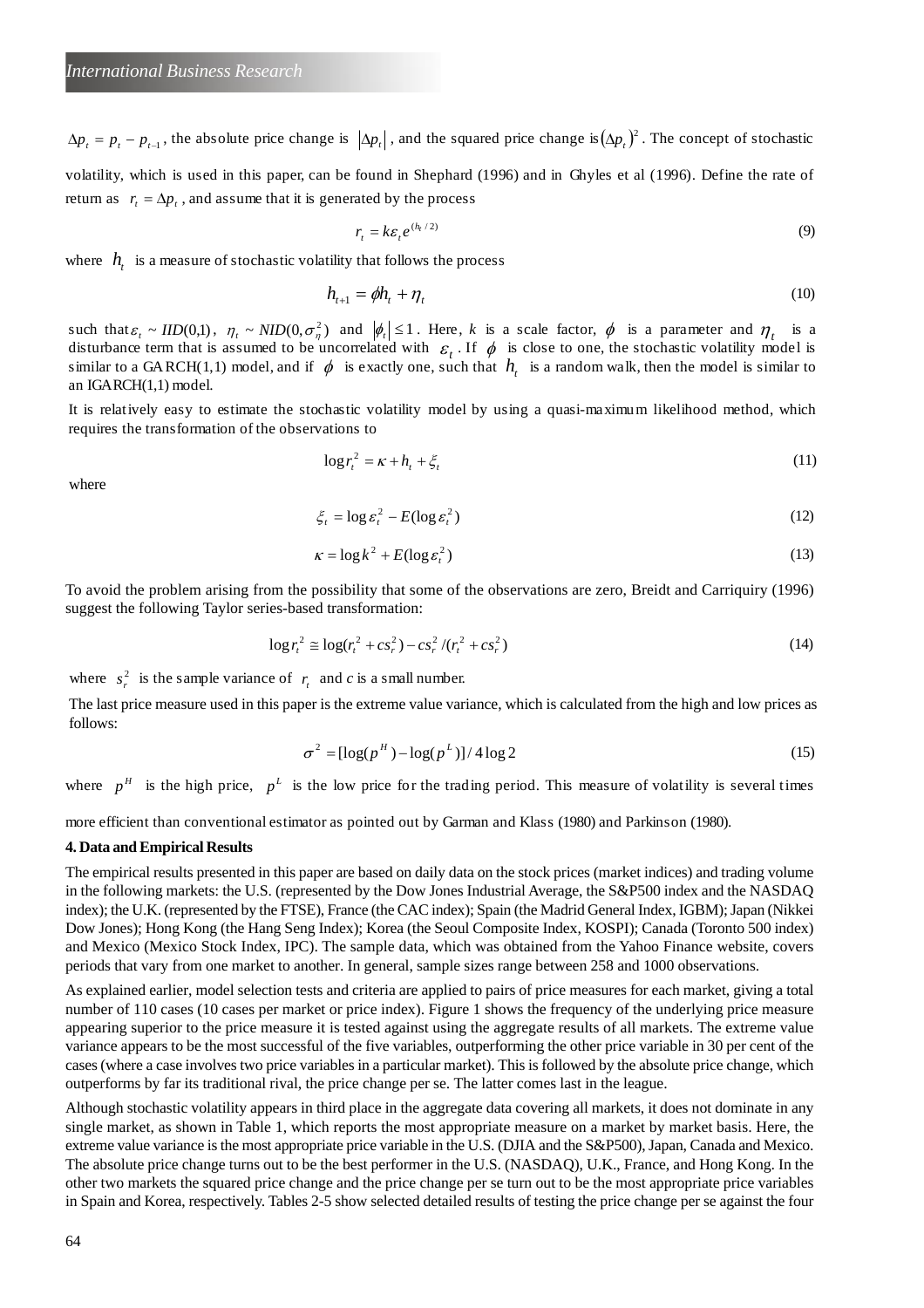other variables, reporting the test statistics for the two non-nested model selection tests (*JA* and *EN*) and the information criteria (*AIC* and *BIC*). For example, Table 2 shows that M1 is rejected against M2 and that M2 is not rejected against M1, implying that the absolute price change (the price variable in M2) is superior to the price change per se (the price variable in M1). The only exception to this results is the case of the Korean market, where M1 is not rejected against M2 but M2 is rejected against M1, implying the superiority of the price change per se in this market. Similar stories can be gleaned from the other tables but they invariably show the inferiority of the price change per se, implying that the direction of change in the price does not really matter.

## **5. Concluding Remarks**

The objective of this paper was to detect the most appropriate stock price variable to be used in studies of the price-volume relation. Five different price variables were employed as the explanatory variables in model selection tests on a bilateral basis. By running these tests 110 times to cover the five price variables and eleven markets, pair wise, the results revealed some results that can be summarised as follows:

1. The most appropriate price variable to be used in examining the price-volume relation varies from one market to another although two price variables appeared to be dominant: the extreme value variance and the absolute price change.

2. In only one market out of eleven (Korea) does the price change per se appear to be the most appropriate price variable. This does not provide much support for the notion of asymmetry in the price-volume relation, as it seems that what matters for volume is a big price change, irrespective whether it is a positive or a negative change.

3. Although stochastic volatility appears to be the most appropriate variable in 21 out of 110 cases, it is not the most appropriate variable for any single market.

One can perhaps safely conclude that it may be useful to use non-nested model selection tests and information criteria to identify the most appropriate price variable before testing for causality, which is the main tool used to examine the pricevolume relation. It may be the case that choosing the wrong price variable constitutes a measurement error, which would have repercussions for the validity of inference based on the empirical results.

### **References**

Akaike, H. (1974). A New Look at the Statistical Model Identification. *IEEE Transactions on Automatic Control*, AC-19, 716- 723.

Anderson, T.G., Bollerslev, T., Diebold, F.X. & Labys, P. (1999). The Distribution of Exchange Rate Volatility, NBER Working Papers, No 6961.

Assogbavi, T., Khoury, N. & Yourougou, P. (1995). Short Interest and the Asymmetry of the Price-Volume Relationship in the Canadian Stock Market, *Journal of Banking and Finance*, 19, 1341-1358.

Bessembinder, H. & Seguin, P.J. (1993). Price Volatility, Trading Volume, and Market Depth: Evidence from the Futures Markets, *Journal of Financial and Quantitative Analysis*, 28, 21-39.

Bohl, M.T. & Henke, H. (2003). Trading Volume and Stock Market Volatility: The Polish Case, *International Review of Financial Analysis*, 12, 513-525.

Brailsford, T.J. (1996). The Empirical Relationship between Trading Volume, Returns and Volatility, *Accounting and Finance*, 36, 89-111.

Breidt, F.J. & Carriqiry, A.L. (1996). Improved Quasi-Maximum Likelihood Estimation for Stochastic Volatility Models, in Lee, J.C. and Zellner, A. (eds) *Modelling and Prediction: Honoring Seymour Geisser*, New York: Springer-Verlag.

Ciner, C. (2003). Return-Volume Dynamics of Individual Stocks: Evidence from an Emerging Market, *Northwestern University College of Business Administration, Working Papers,* No 15.

Clark, P.K. (1973). A Subordinated Stochastic Process Model with Finite Variance for Speculative Prices, *Econometrica* , 41, 135-1555.

Comiskey, E.E., Walking, R.A. & Weeks, M.A. (1984). Dispersion of Expectations and Trading Volume, *GA Institute of Technology*, *Working Paper*.

Copeland, T.E. (1976). A Model of Asset Trading Under the Assumption of Sequential Information Arrival, *Journal of Finance*, 31, 1149-1167.

Cooper, M., Downs, D.H. & Patterson, G.A. (2000). Asymmetric Information and the Predictability of Real Estate Returns. *Journal of Real Estate Finance and Economics*, 20, 225-244.

Cornell, B. (1981). The Relationship between Volume and Price Variability in Futures Markets, *Journal of Futures Markets*, 1, 303-316.

Dastoor, N.K. (1983). Some Aspects of Testing Non-Nested Hypotheses*. Journal of Econometrics*, 21, 213-28.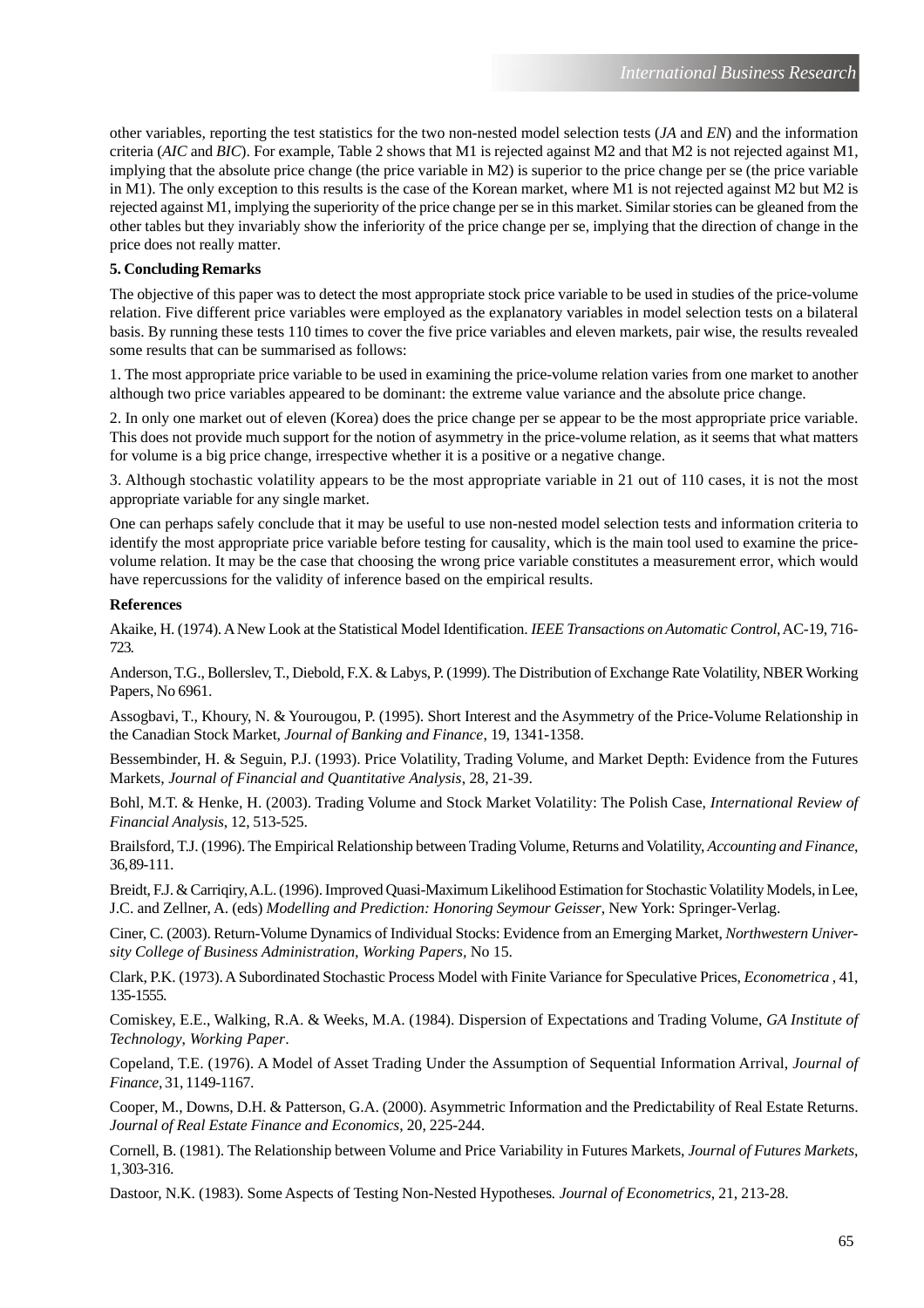Deaton, A.S. (1982). Model Selection Procedures, or Does the Consumption Function Exist?, in Chow, G.C. and Corsi, P. (eds*). Evaluating the Reliability of Macroeconometric Models*, New York: Wiley.

Epps, T.W. (1975). Security Price Changes and Transaction Volumes: Theory and Evidence. *American Economic Review*, 65, 586-597.

Epps, T.W. (1977). Security Price Changes and Transaction Volumes: Some Additional Evidence. *Journal of Financial and Quantitative* Analysis, 12, 141-146.

Epps, T.W. & Epps, M.L. (1976). The Stochastic Dependence of Security Price Changes and Transaction Volumes: Implications for the Mixture of Distributions Hypothesis, *Econometrica*, 44, 305-321.

Fisher, G.R. & McAleer, M. (1981). Alternative Procedures and Associated Tests of Significance for Non-Nested hypotheses, *Journal of Econometrics*, 16, 103-119.

Foster, A.J. (1995). Volume-Volatility Relationships for Crude Oil Futures Markets, *Journal of Futures Markets*, 15, 929-951.

Gallo, G.M. & Pacini, B. (2000). The Effects of Trading Activity on Market Volatility, *European Journal of Finance*, 6, 163- 175.

Garman, M.B. & Klass, M.J. (1980). On the Estimation of Security Price Volatilities from Historical Data, *Journal of Business*, 67-78.

Granger, C.W.J. & Morgenstern, O. (1970). *Predictability of Stock Market Prices*, Lexigton (MA): Heath Lexinton Books.

Ghyles, E., Harvey, A.C. & Renault, E. (1996). Stochastic Volatility, in Rao, C.R. and Maddala, G.S. (eds) *Statistical Methods in Finance*, Amsterdam: North Holland.

Godfrey, M.D., Granger, C.W.J.& Morgenstern, O. (1964). The Random Walk Hypothesis of Stock Market Behavior, *Kyklos*, 17, 1-30.

Griffin, J.M., Nardari, F. & Stulz, R.M. (2004). Stock Market Trading and Market Conditions, *NBER Working Papers*, No 10719.

Hanna, M. (1978). Security Price Changes and Transaction Volumes: Additional Evidence. *American Economic Review*, 68, 692-695.

Harris, L. (1983). The Joint Distribution of Speculative Prices and of Daily Trading Volume, *University of Southern California, Working Paper*.

Harris, L. (1984). Transaction Data Tests of the Mixture of Distributions Hypothesis, *University of Southern California, Working Paper.*

Herbert, J.H. (1995). Trading Volume, Maturity and Natural Gas Futures Price Volatility, *Energy Economics*, 17, 293-299.

Huang, B.N. & Yang, C.W. (2001). An Empirical Investigation of Trading Volume and Return Volatility of the Taiwan Stock Market, *Global Finance Journal*, 12, 55-72.

Hull, J. & White, A. (1987). The Pricing of Options on Assets with Stochastic Volatilities, *Journal of Finance*, 42, 281-300.

Jain, P.C. & Joh, G.H. (1988). The Dependence between Hourly Prices and Trading Volume, *Journal of Financial and Quantitative Analysis*, 23, 269-283.

James, C. & Edmister, R.O. (1983). The Relation between Common Stock Returns, Trading Activity and Market Value, *Journal of Finance*, 38, 1075-1086.

Karpoff, J.M. (1987). The Relation between Price Changes and Trading Volume: A Survey, *Journal of Financial and Quantitative Analysis*, 22, 109-126.

Koopman, S.J. Harvey, A.C., Doornik, J.A. & Shephard, N. (1999). *STAMP: Structural Time Series Analyser, Modeller and Predictor*, London: Timberlake Consultants Ltd (second edition).

Lamourex, C.G. & Lastrapes, W.D. (1990). Heteroskedasticity in Stock Return Data: Volume Versus GARCH Effects, *Journal of Finance*, 45, 221-229.

Lee, B.S. & Rui, O.M. (2002). The Dynamic Relationship between Stock Returns and Trading Volume: Domestic and Cross Country Evidence, *Journal of Banking and Finance*, 26, 51-78.

Lo, A.W. & Wang, J. (2000). Trading Volume: Definitions, Data Analysis, and Implications of Portfolio Theory, *Review of Financial Studies*, 13, 257-300.

Lucey, B.M. (2005). Does Volume Provide Information? Evidence from the Irish Stock Market, *Applied Financial Economics Letters*, 1, 105-109.

Mizon, G.E. & Richard, J.F. (1986). The Encompassing Principle and its Application to Non-nested Hypotheses, *Econometrica*, 54, 657-678.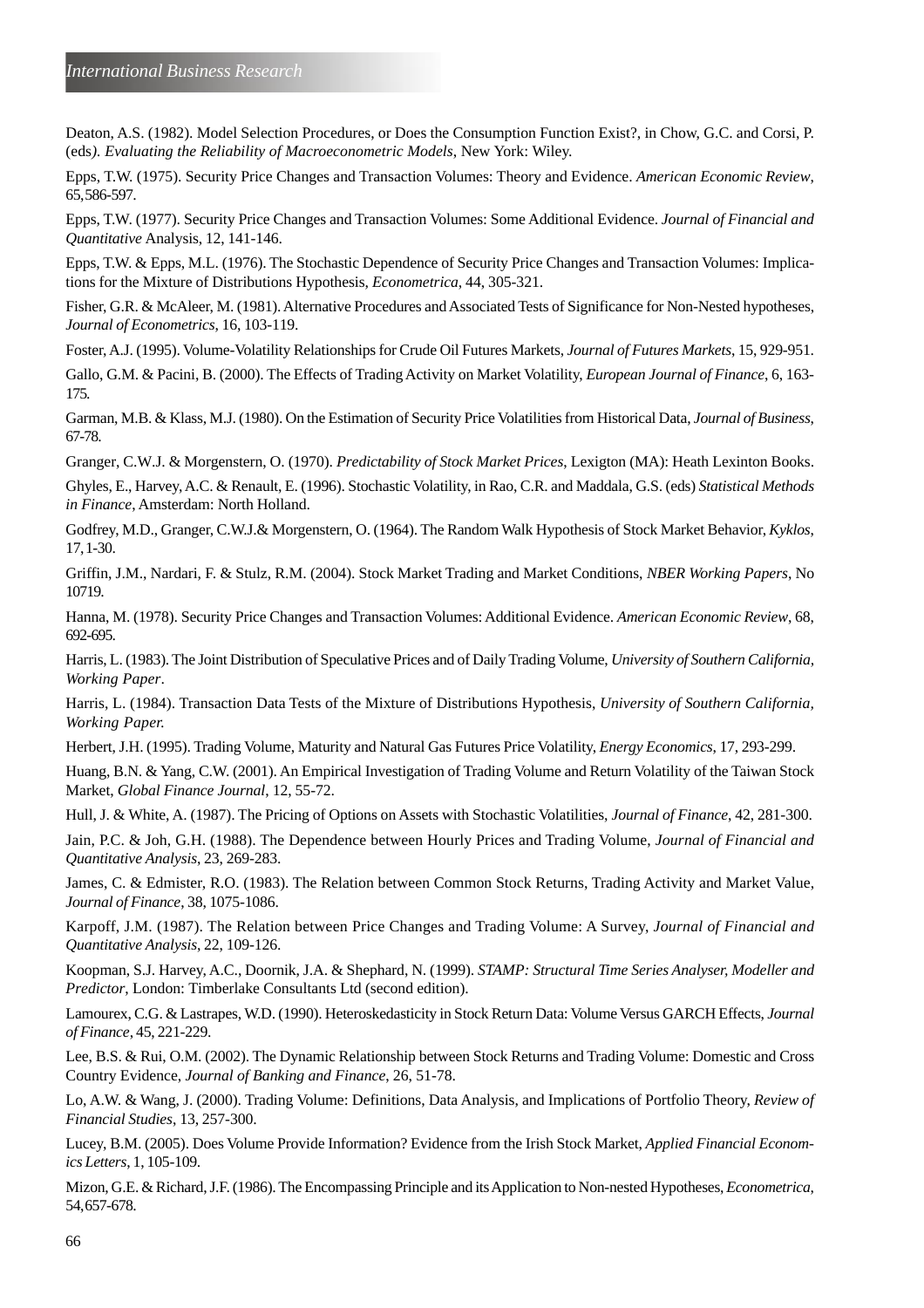Moosa, I.A. & Bollen, B. (2003). A Reconsideration of the Volume-Volatility Relationship, *Asia-Pacific Journal of Economics and Business*, 7, 78-88.

Moosa, I.A. & Korczak, M. (2000) Is the Price-Volume Relationship Symmetric in the Futures Markets? *Journal of Financial Studies*, 7, 1-15.

Moosa, I.A. & Silvapulle, P. (2000). The Price-Volume Relationship in the Crude Oil Futures Market: Some Results Based on Linear and Nonlinear Causality Testing, *International Review of Economics and Finance*, 9, 11-30.

Moosa, I.A., Silvapulle, P. & Silvapulle, M. (2003). Testing for Temporal Asymmetery in the Price-Volume Relationship, *Bulletin of Economic Research*, 55, 373-389.

Morgan, I.G. (1976). Stock Prices and Heteroskedasticity, *Journal of Business*, 49, 496-508.

Najand, M. & Yung, K. (1991). A GARCH Examination of the Relationship Between Volume and Price Variability in the Futures Markets, *Journal of Futures Markets*, 11, 613-621.

Parkinson, M. (1980). The Extreme Value Method for Estimating the Variance of the Rate of Return, *Journal of Business*, 53, 67-78.

Rogalski, R.J. (1978). The Dependence of Prices and Volume, *Review of Economics and Statistics*, 36, 268-274.

Rutledge, D.J.S. (1984). Trading Volume and Price Variability: New Evidence on the Price Effects on Speculation, in Peck, A. E. (ed) *Selected Writings on Futures Markets: Research Directions in Commodity Markets, 1970-1980*, Chicago: Chicago Board of Trade.

Serletis, A. (1992). Maturity Effects in Energy Futures, *Energy Economics*, 14, 150-157.

Shephard, N. (1996). Statistical Aspects of ARCH and Stochastic Volatility, in Cox, D.R., Hinkley, D.V. and Barndorff-Nielson, O.E. (eds) *Time Series Models in Econometrics, Finance and other Fields*, London: Chapman and Hall.

Smirlock, M. & Starks, L. (1985). A Further Examination of Stock Price Changes and Transactions Volume, *Journal of Financial Research*, 8, 217-225.

Tauchen, G. & Pitts, M. (1983). The Price-Variability-Volume Relationship on Speculative Markets, *Econometrica*, 51, 485- 505.

Westerfield, R. (1977). The Distribution of Common Stock Price Changes: An Application of Transactions Time and Subordinated Stochastic Models, *Journal of Financial and Quantitative Analysis*, 12, 743-765.

Wood, R.A., McInish, T.H. & Ord, J.K. (1985). An Investigation of Transaction Data for NYSE Stocks, *Journal of Finance*, 60, 723-739.

Ying, C.C. (1966). Stock Market Prices and Volumes of Sales, *Econometrica*, 34, 676-686.

#### **Notes**

Note 1. For recent work on the price-volume relation, see Gallo and Pacini (2000), Moosa and Korczak (2000), Moosa and Silvapulle (2000), Huang and Yang (2001), Lee and Rui (2002), Bohl and Henke (2003), Ciner (2003), Moosa et al (2003), and Lucey (2005). Lo and Wang (2000) analyse the concept of trading volume and consider its implications for portfolio theory.

Note 2. In Karpoff's survey of studies of the price-volume relation, only one out of 19 studies failed to find positive correlation between the absolute price change and volume, but four out of 16 studies failed to find support for positive correlation between the price change per se and volume.

Note 3. Those using the absolute price change include Clark (1973), Epps and Epps (1976), Westerfield (1977), Cornell (1981), Harris (1983), Tauchen and Pitts (1983), and Rutledge (1984). Those who used the price change per se include Epps (1975, 1977), Hanna (1978), Rogalski (1978), James and Edmister (1983), and Smirlock and Starks (1985). Those using both of these variables include Godfrey et al. (1964), Ying (1966), Morgan (1976), Comiskey et al (1984), Harris (1984) and Wood et al (1985). Only one study (Granger and Morgenstern, 1970) used the squared price change as an alternative to the absolute price change.

Note 4. Using the absolute price change is based on the belief that "it takes volume to make prices move", whereas using the price change per se is based on the belief that "volume is relatively heavy in bull markets and light in bear markets".

Note 5. Studies dealing with the issue of asymmetry in the price-volume relation include Smirlock and Starks (1985), Jain and Joh (1988), Bessembindr and Seguin (1993), Assogbavi et al (1995), Brailsford (1996), Moosa and Korczak (2000), Cooper at al (2000), Moosa et al (2003), and Griffin et al (2004).

Note 6. The essential difference between the two hypotheses rests on the speed with which the new equilibrium is reached following the arrival of new information. The sequential information arrival hypothesis allows a number of incomplete equilibria to be realised before the final equilibrium is reached. The mixture of distributions hypothesis, on the other hand, allows the final equilibrium to be reached immediately. Both of these hypotheses have been used to explain the relation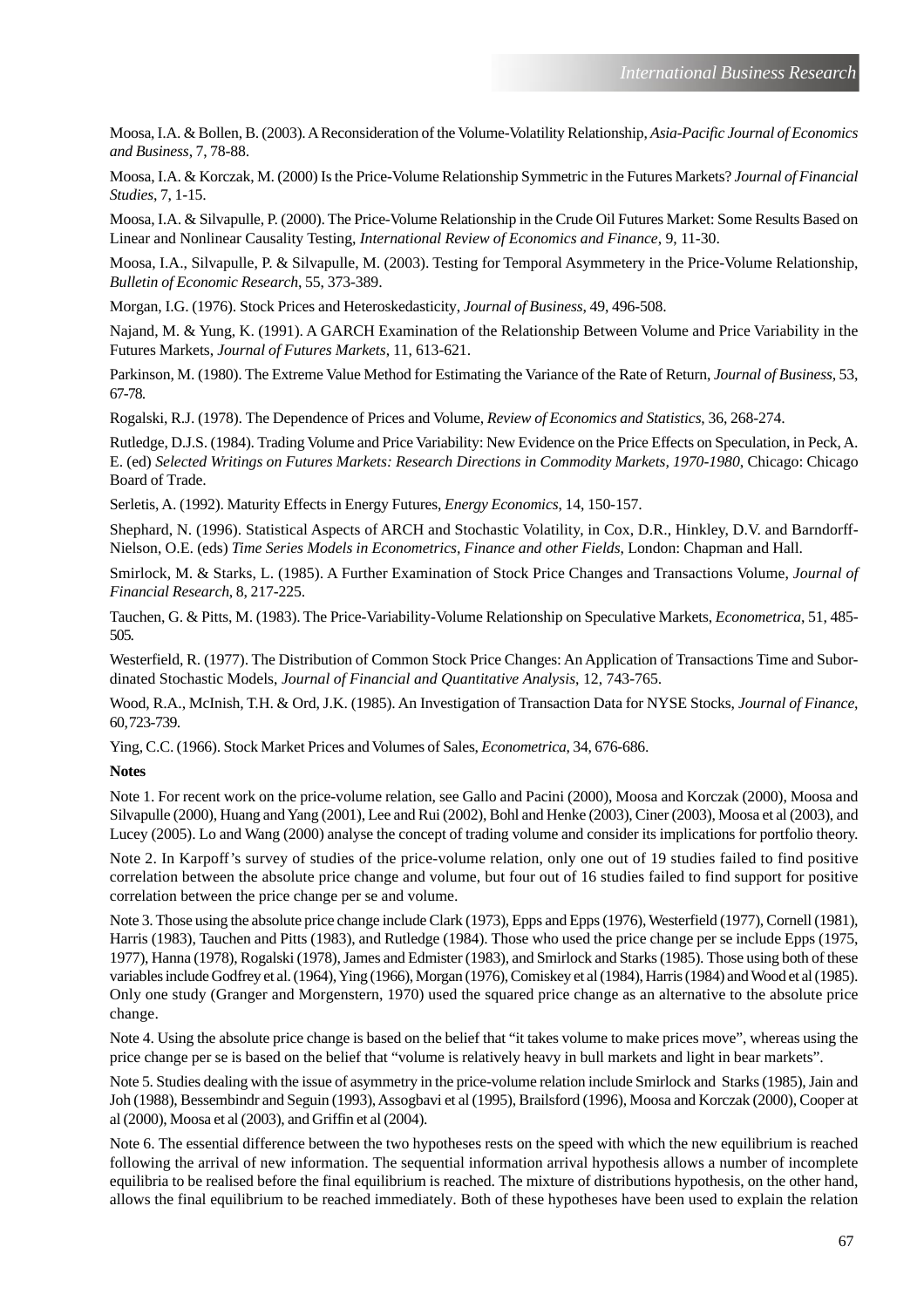between trading volume and the absolute price change. Harris (1983, 1984) points out that the mixture of distributions hypothesis implies positive correlation between volume and the price change per se if the conditional mean of the price process is proportional to the number of information arrivals.

Note 7. These conditions will be stated in the following section where the stochastic volatility model is specified. Table 1. The Most Appropriate Price Variable

| Market                     | Price Variable         |  |  |
|----------------------------|------------------------|--|--|
| U.S. (D JIA)               | Extreme value variance |  |  |
| U.S. (S&P500)              | Extreme value variance |  |  |
| U.S. (NASDAO)              | Absolute price change  |  |  |
| U.K. (FTSE)                | Absolute price change  |  |  |
| France (CAC)               | Absolute price change  |  |  |
| Spain (IGBM)               | Squared price change   |  |  |
| Japan (NDJ)                | Extreme value variance |  |  |
| Hong Kong (Hang Seng)      | Absolute price change  |  |  |
| Korea (KOPSI)              | Price change per se    |  |  |
| Canada (Toronto 500 Index) | Extreme value variance |  |  |
| Mexico (IPC)               | Extreme value variance |  |  |

Table 2. Model Selection Tests and Criteria (Price Change per se vs the Absolute Price Change)

| Market        |                                  |           | EN       | $AIC$    | BIC      |
|---------------|----------------------------------|-----------|----------|----------|----------|
|               | Testing                          | JA        |          |          |          |
| <b>DJIA</b>   | M1 vs M2                         | 8.38*     | $70.25*$ | $-34.45$ | $-34.45$ |
|               | M <sub>2</sub> vs M <sub>1</sub> | 0.91      | 0.83     |          |          |
|               |                                  |           |          |          |          |
| S&P500        | M1 vs M2                         | $-5.74*$  | 29.88*   | $-95.44$ | $-77.44$ |
|               | M <sub>2</sub> vs M <sub>1</sub> | $-0.71$   | 0.50     |          |          |
|               |                                  |           |          |          |          |
| <b>NASDAQ</b> | M1 vs M2                         | $-5.24*$  | 34.24*   | $-87.00$ | $-72.00$ |
|               | M <sub>2</sub> vs M <sub>1</sub> | $-3.97*$  | 15.78*   |          |          |
|               |                                  |           |          |          |          |
| <b>FTSE</b>   | M1 vs M2                         | $-2.44*$  | 5.93*    | $-2.49$  | $-2.49$  |
|               | M <sub>2</sub> vs M <sub>1</sub> | $-0.99$   | 0.97     |          |          |
|               |                                  |           |          |          |          |
| CAC           | M1 vs M2                         | $-5.53*$  | $30.53*$ | $-14.39$ | $-14.39$ |
|               | M <sub>2</sub> vs M <sub>1</sub> | $-0.69$   | 0.48     |          |          |
|               |                                  |           |          |          |          |
| <b>IGBM</b>   | M1 vs M2                         | $-1.00$   | 0.99     | 0.17     | 0.17     |
|               | M <sub>2</sub> vs M <sub>1</sub> | $-1.15$   | 1.33     |          |          |
|               |                                  |           |          |          |          |
| <b>NDJ</b>    | $M1$ vs $M2$                     | $-1.54$   | 2.38     | $-0.48$  | $-0.48$  |
|               | M <sub>2</sub> vs M <sub>1</sub> | $-1.20$   | 1.43     |          |          |
|               |                                  |           |          |          |          |
| <b>HS</b>     | M1 vs M2                         | $3.83*$   | 57.90*   | $-88.09$ | $-88.09$ |
|               | M <sub>2</sub> vs M <sub>1</sub> | 2.87*     | $8.65*$  |          |          |
|               |                                  |           |          |          |          |
| <b>KOPSI</b>  | M1 vs M2                         | $-0.76$   | 0.58     | 10.19    | 4.68     |
|               | M <sub>2</sub> vs M <sub>1</sub> | $-3.37*$  | $8.31*$  |          |          |
|               |                                  |           |          |          |          |
| Toronto 500   | M1 vs M2                         | $2.21*$   | 4.90*    | $-2.44$  | $-2.44$  |
|               | $\rm M2$ vs $\rm M1$             | $-0.22$   | 0.05     |          |          |
|               |                                  |           |          |          |          |
| <b>IPC</b>    | $M1$ vs $M2$                     | $-10.73*$ | 115.10*  | $-47.65$ | $-47.65$ |
|               | M <sub>2</sub> vs M <sub>1</sub> | $-3.86*$  | 14.91*   |          |          |

\* Significant at the 0.05 level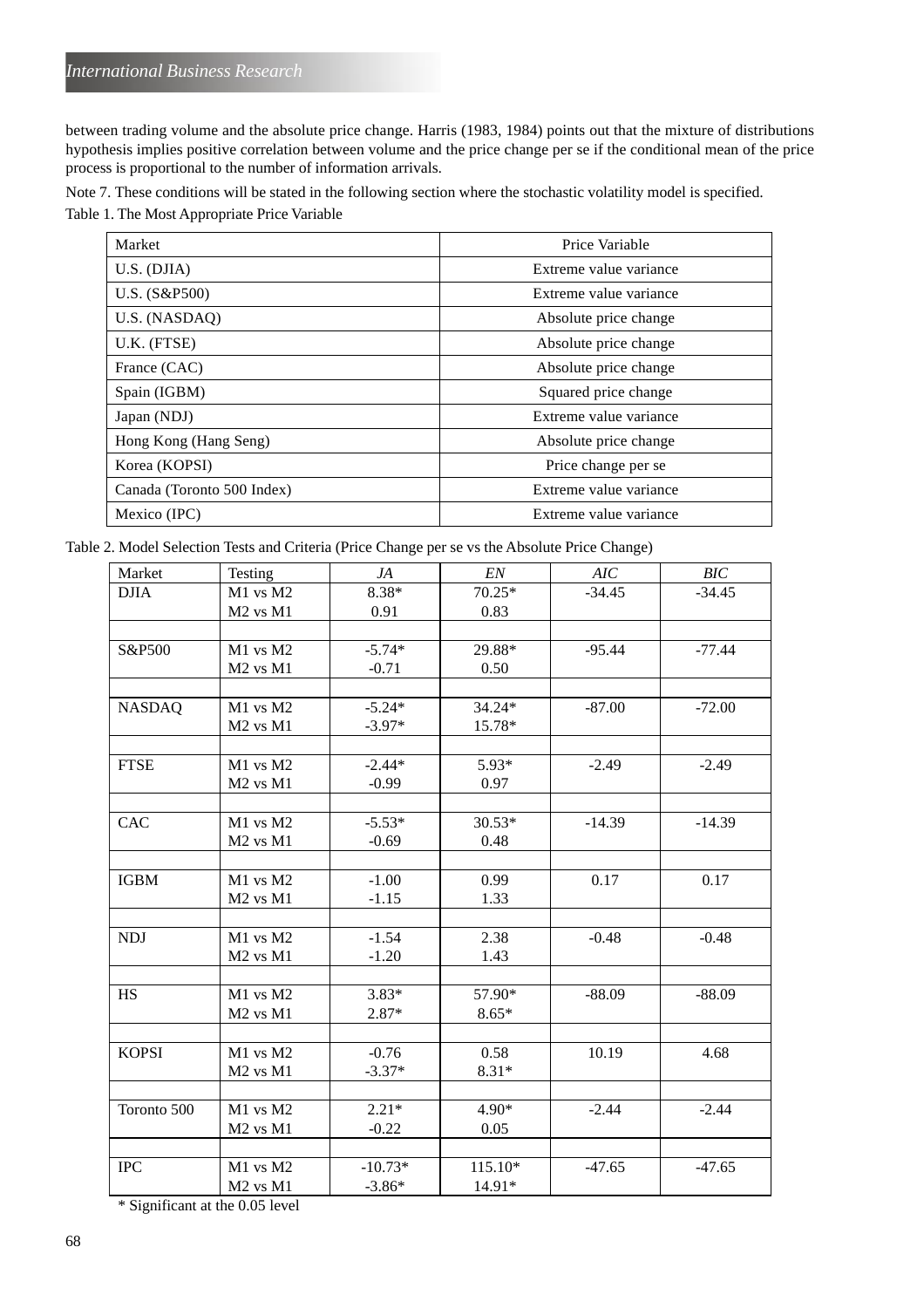| Market        | Testing                          | JA       | EN       | AIC      | BIC      |
|---------------|----------------------------------|----------|----------|----------|----------|
| <b>DJIA</b>   | M1 vs M2                         | $6.84*$  | 46.76*   | $-23.13$ | $-23.13$ |
|               | M <sub>2</sub> vs M <sub>1</sub> | 0.58     | 0.33     |          |          |
|               |                                  |          |          |          |          |
| S&P500        | M1 vs M2                         | $-7.02*$ | 45.23*   | $-64.09$ | $-58.09$ |
|               | $M2$ vs $M1$                     | $-1.08$  | 1.16     |          |          |
|               |                                  |          |          |          |          |
| <b>NASDAQ</b> | M1 vs M2                         | 8.79*    | $34.62*$ | $-44.57$ | $-38.57$ |
|               | $M2$ vs $M1$                     | $3.07*$  | $9.42*$  |          |          |
|               |                                  |          |          |          |          |
| <b>FTSE</b>   | M1 vs M2                         | $-1.42$  | 2.01     | $-0.50$  | $-0.50$  |
|               | M <sub>2</sub> vs M <sub>1</sub> | $-1.01$  | 1.01     |          |          |
|               |                                  |          |          |          |          |
| CAC           | M1 vs M2                         | $-5.25*$ | 27.56*   | $-13.23$ | $-13.23$ |
|               | $M2$ vs $M1$                     | $-0.33$  | 0.11     |          |          |
|               |                                  |          |          |          |          |
| <b>IGBM</b>   | M1 vs M2                         | 1.24     | 1.54     | $-0.21$  | $-0.21$  |
|               | $M2$ vs $M1$                     | 1.06     | 1.12     |          |          |
|               |                                  |          |          |          |          |
| <b>NDJ</b>    | M1 vs M2                         | $-1.53$  | 2.35     | $-0.30$  | $-0.30$  |
|               | $M2$ vs $M1$                     | $-1.32$  | 1.75     |          |          |
|               |                                  |          |          |          |          |
| HS            | M1 vs M2                         | 11.59*   | 134.35*  | $-55.78$ | $-58.23$ |
|               | M <sub>2</sub> vs M <sub>1</sub> | $2.17*$  | 8.79*    |          |          |
|               |                                  |          |          |          |          |
| <b>KOPSI</b>  | M1 vs M2                         | $5.62*$  | $7.48*$  | $-4.61$  | 0.90     |
|               | $M2$ vs $M1$                     | $2.45*$  | 7.79*    |          |          |
|               |                                  |          |          |          |          |
| Toronto 500   | M1 vs M2                         | 1.83     | 3.36     | $-1.62$  | $-1.62$  |
|               | $M2$ vs $M1$                     | $-0.36$  | 0.13     |          |          |
|               |                                  |          |          |          |          |
| <b>IPC</b>    | M1 vs M2                         | $-6.68*$ | 44.65*   | $-12.32$ | $-12.32$ |
|               | M <sub>2</sub> vs M <sub>1</sub> | $-4.41*$ | 19.47    |          |          |

Table 3. Model Selection Tests and Criteria (Price Change per se vs the Squared Price Change)

\* Significant at the 0.05 level

Table 4. Model Selection Tests and Criteria (Price Change per se vs Extreme Value Variance)

| Market        | Testing      | JA        | EN       | AIC       | BIC       |
|---------------|--------------|-----------|----------|-----------|-----------|
| <b>DJIA</b>   | M1 vs M2     | $5.21*$   | 18.19*   | $-72.13$  | $-48.12$  |
|               | $M2$ vs $M1$ | 0.44      | 0.19     |           |           |
|               |              |           |          |           |           |
| S&P500        | $M1$ vs $M2$ | $-7.85*$  | $46.90*$ | $-129.63$ | $-114.62$ |
|               | $M2$ vs $M1$ | $-1.12$   | 1.26     |           |           |
|               |              |           |          |           |           |
| <b>NASDAQ</b> | $M1$ vs $M2$ | $-11.26*$ | $40.96*$ | $-83.96$  | $-71.95$  |
|               | $M2$ vs $M1$ | $-4.82*$  | $23.23*$ |           |           |
|               |              |           |          |           |           |
| <b>FTSE</b>   | $M1$ vs $M2$ | $-1.99*$  | $3.98*$  | $-1.51$   | $-1.51$   |
|               | $M2$ vs $M1$ | $-0.99$   | 0.97     |           |           |
|               |              |           |          |           |           |
| <b>CAC</b>    | $M1$ vs $M2$ | $5.35*$   | 28.67*   | $-13.67$  | $-13.67$  |
|               | $M2$ vs $M1$ | $-0.48$   | 0.23     |           |           |
|               |              |           |          |           |           |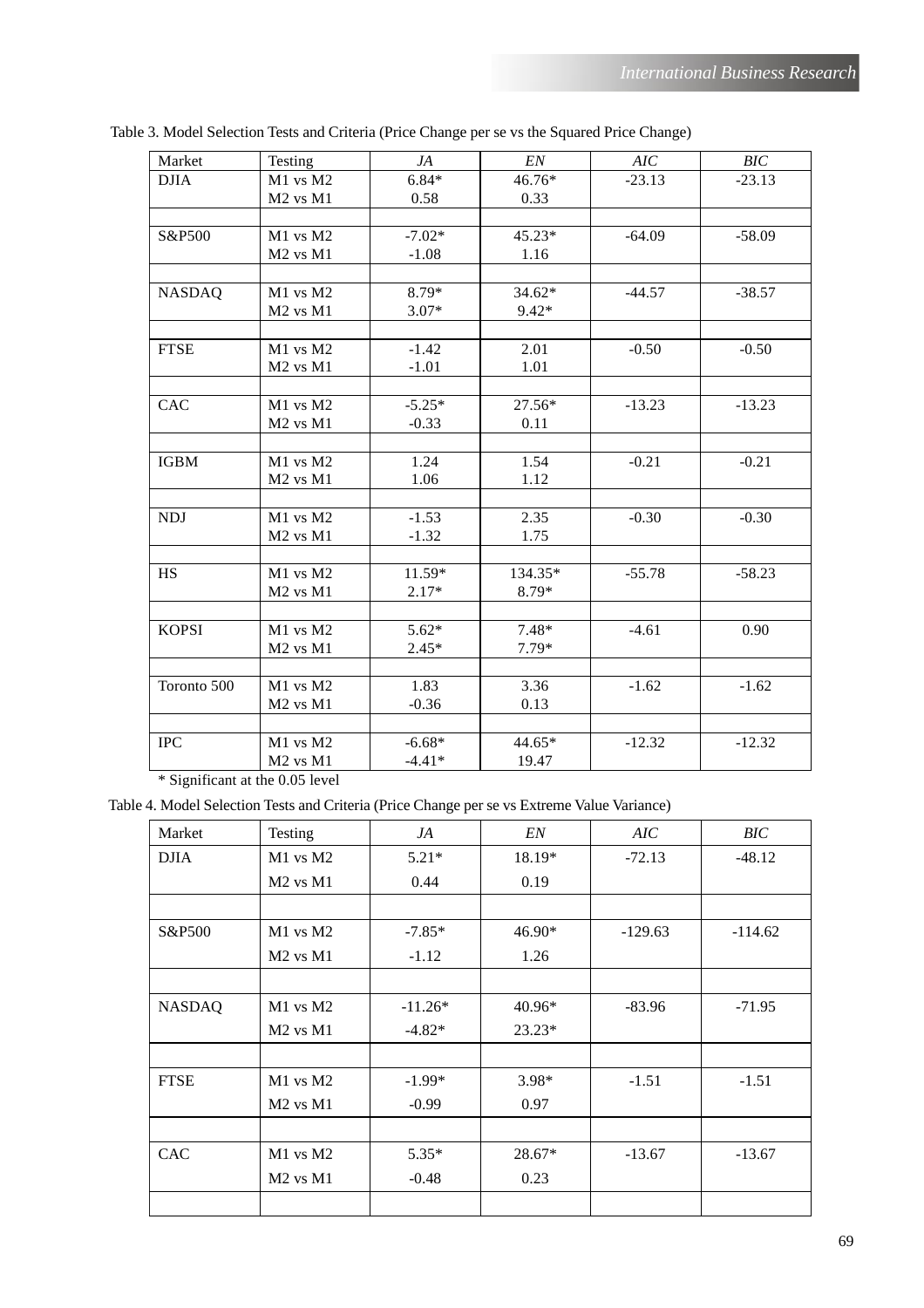| <b>IGBM</b>       | $M1$ vs $M2$                     | 0.08     | .01      | 0.57     | 0.57     |
|-------------------|----------------------------------|----------|----------|----------|----------|
|                   | $M2$ vs $M1$                     | 1.06     | 1.13     |          |          |
|                   |                                  |          |          |          |          |
| <b>NDJ</b>        | M1 vs M2                         | $-2.19*$ | $4.81*$  | $-1.31$  | $-1.31$  |
|                   | M <sub>2</sub> vs M <sub>1</sub> | $-1.48$  | 2.20     |          |          |
|                   |                                  |          |          |          |          |
| <b>HS</b>         | M1 vs M2                         | $-2.31*$ | $40.62*$ | $-72.17$ | $-67.26$ |
|                   | $M2$ vs $M1$                     | $-2.36*$ | $13.01*$ |          |          |
|                   |                                  |          |          |          |          |
| <b>KOPSI</b>      | M1 vs M2                         | $-3.71*$ | $13.73*$ | 5.24     | $-0.27$  |
|                   | $M2$ vs $M1$                     | $-3.40*$ | $9.42*$  |          |          |
|                   |                                  |          |          |          |          |
| Toronto 500       | M1 vs M2                         | $3.32*$  | $11.02*$ | $-5.52$  | $-5.52$  |
|                   | $M2$ vs $M1$                     | $-0.05$  | 0.003    |          |          |
|                   |                                  |          |          |          |          |
| $_{\mathrm{IPC}}$ | M1 vs M2                         | $-9.93*$ | 45.24*   | $-55.85$ | $-50.85$ |
|                   | $M2$ vs $M1$                     | $-3.65$  | $13.31*$ |          |          |

\* Significant at the 0.05 level

Table 5. Model Selection Tests and Criteria (Price Change per se vs Stochastic Volatility)

| Market        | Testing                          | JA       | EN       | AIC      | BIC      |
|---------------|----------------------------------|----------|----------|----------|----------|
| <b>DJIA</b>   | $M1$ vs $M2$                     | $-8.04*$ | 64.65*   | $-31.43$ | $-31.43$ |
|               | M <sub>2</sub> vs M <sub>1</sub> | $-1.17$  | 1.36     |          |          |
|               |                                  |          |          |          |          |
| S&P500        | M1 vs M2                         | $-8.59*$ | 47.88*   | $-46.21$ | $-43.21$ |
|               | $M2$ vs $M1$                     | $-0.52$  | 0.27     |          |          |
|               |                                  |          |          |          |          |
| <b>NASDAQ</b> | M1 vs M2                         | $-8.08*$ | 28.49*   | $-70.68$ | $-55.67$ |
|               | $M2$ vs $M1$                     | $-3.97*$ | 15.79*   |          |          |
|               |                                  |          |          |          |          |
| <b>FTSE</b>   | M1 vs M2                         | $-0.25$  | $8.21*$  | $-12.81$ | $-5.94$  |
|               | M <sub>2</sub> vs M <sub>1</sub> | $-0.93$  | 0.87     |          |          |
|               |                                  |          |          |          |          |
| <b>CAC</b>    | M1 vs M2                         | $-4.89$  | 23.91*   | $-11.29$ | $-11.28$ |
|               | M <sub>2</sub> vs M <sub>1</sub> | $-0.79$  | 0.62     |          |          |
|               |                                  |          |          |          |          |
| <b>IGBM</b>   | $M1$ vs $M2$                     | $-0.50$  | 0.25     | 0.51     | 0.51     |
|               | $M2$ vs $M1$                     | $-1.13$  | 1.27     |          |          |
|               |                                  |          |          |          |          |
| <b>NDJ</b>    | M1 vs M2                         | $-1.60$  | 2.56     | $-0.69$  | $-0.69$  |
|               | $M2$ vs $M1$                     | $-1.09$  | 1.18     |          |          |
|               |                                  |          |          |          |          |
| <b>HS</b>     | M1 vs M2                         | 13.33*   | 177.59*  | $-73.39$ | $-75.85$ |
|               | $M2$ vs $M1$                     | $2.50*$  | $10.03*$ |          |          |
|               |                                  |          |          |          |          |
| <b>KOPSI</b>  | M1 vs M2                         | $-1.07$  | 1.15     | 9.92     | 4.41     |
|               | $M2$ vs $M1$                     | $-2.52*$ | $8.33*$  |          |          |
|               |                                  |          |          |          |          |
| Toronto 500   | M1 vs M2                         | 1.71     | 2.93     | $-1.47$  | $-1.47$  |
|               | M <sub>2</sub> vs M <sub>1</sub> | 0.04     | 0.002    |          |          |
|               |                                  |          |          |          |          |
|               |                                  |          |          |          |          |